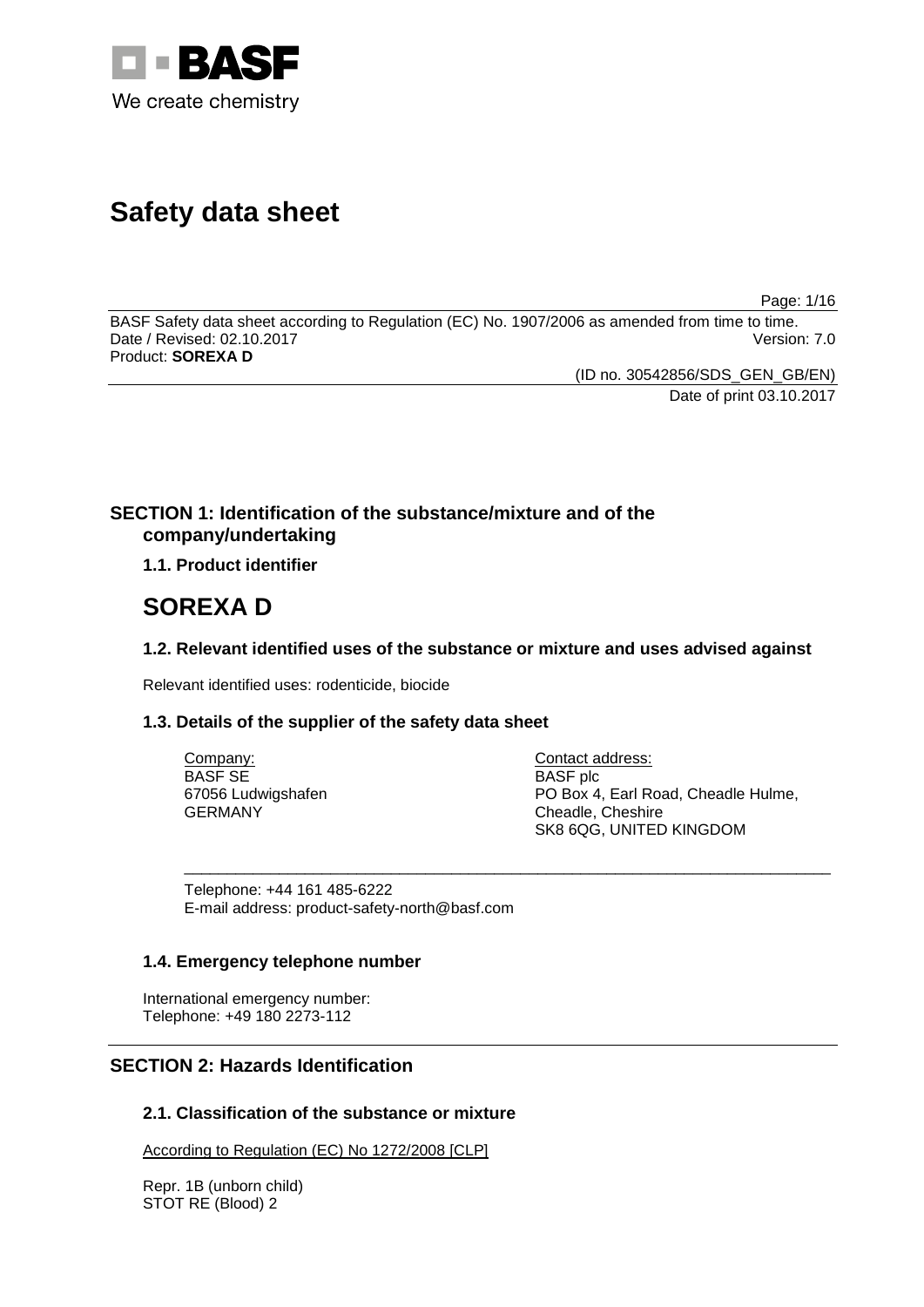Page: 2/16

BASF Safety data sheet according to Regulation (EC) No. 1907/2006 as amended from time to time. Date / Revised: 02.10.2017 Version: 7.0 Product: **SOREXA D**

> (ID no. 30542856/SDS\_GEN\_GB/EN) Date of print 03.10.2017

#### H360D, H373

For the classifications not written out in full in this section the full text can be found in section 16.

## **2.2. Label elements**

Globally Harmonized System (GHS) in accordance with UK regulations.

Pictogram: Signal Word: Danger Hazard Statement: H360D May damage the unborn child. H373 May cause damage to organs (blood) through prolonged or repeated exposure. Precautionary Statement: P101 If medical advice is needed, have product container or label at hand.<br>P102 Seep out of reach of children. P102 Keep out of reach of children.<br>P103 Read label before use. Read label before use. Precautionary Statements (Prevention): P280 Wear protective gloves/clothing.<br>P260 Do not breathe dust. Do not breathe dust. P201 **Contain special instructions before use.**<br>P202 **Do not handle until all safety precaution** Do not handle until all safety precautions have been read and understood. Precautionary Statements (Response): Get medical advice/attention if you feel unwell. P308 + P311 IF exposed or concerned: Call a POISON CENTER or doctor/physician. Precautionary Statements (Storage): P405 Store locked up. Precautionary Statements (Disposal): P501 Dispose of contents/container in accordance with local regulations. Labeling of special preparations (GHS): Only for professional users. According to Regulation (EC) No 1272/2008 [CLP]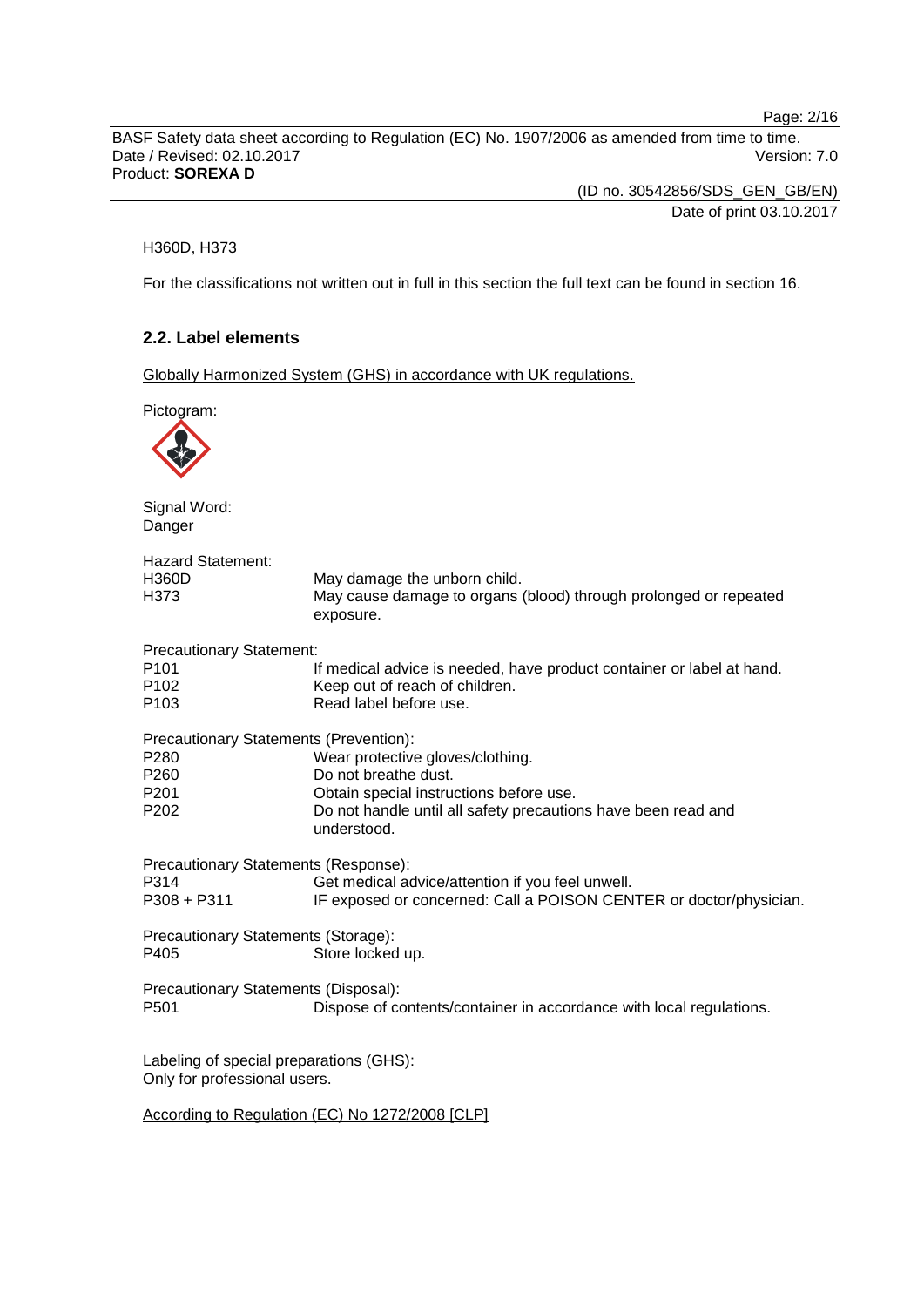Page: 3/16

BASF Safety data sheet according to Regulation (EC) No. 1907/2006 as amended from time to time. Date / Revised: 02.10.2017 Version: 7.0 Product: **SOREXA D**

(ID no. 30542856/SDS\_GEN\_GB/EN)

Date of print 03.10.2017

Hazard determining component(s) for labelling: DIFENACOUM

## **2.3. Other hazards**

According to Regulation (EC) No 1272/2008 [CLP]

See section 12 - Results of PBT and vPvB assessment.

This product is hazardous to mammals, including domesticated animals, and birds. Exposure of nontarget animals should be prevented.

## **SECTION 3: Composition/Information on Ingredients**

## **3.1. Substances**

Not applicable

## **3.2. Mixtures**

Chemical nature

Biocidal product, rodenticide, Bait

Hazardous ingredients (GHS) according to Regulation (EC) No. 1272/2008

3-(3-biphenyl-4-yl-1,2,3,4-tetrahydro-1-naphthyl)-4-hydroxycoumarin; difenacoum

Content (W/W): 0.005 % CAS Number: 56073-07-5 EC-Number: 259-978-4 INDEX-Number: 607-157-00-X Acute Tox. 1 (Inhalation - dust) Acute Tox. 1 (oral) Acute Tox. 1 (dermal) Repr. 1B (unborn child) STOT RE (Blood) 1 Aquatic Acute 1 Aquatic Chronic 1 M-factor acute: 10 M-factor chronic: 10 H310, H330, H300, H360D, H372, H400, H410

Specific concentration limit: Repr. 1B: >= 0.003 % STOT RE 1: >= 0.02 % STOT RE 2: >= 0.002 %

Corn oil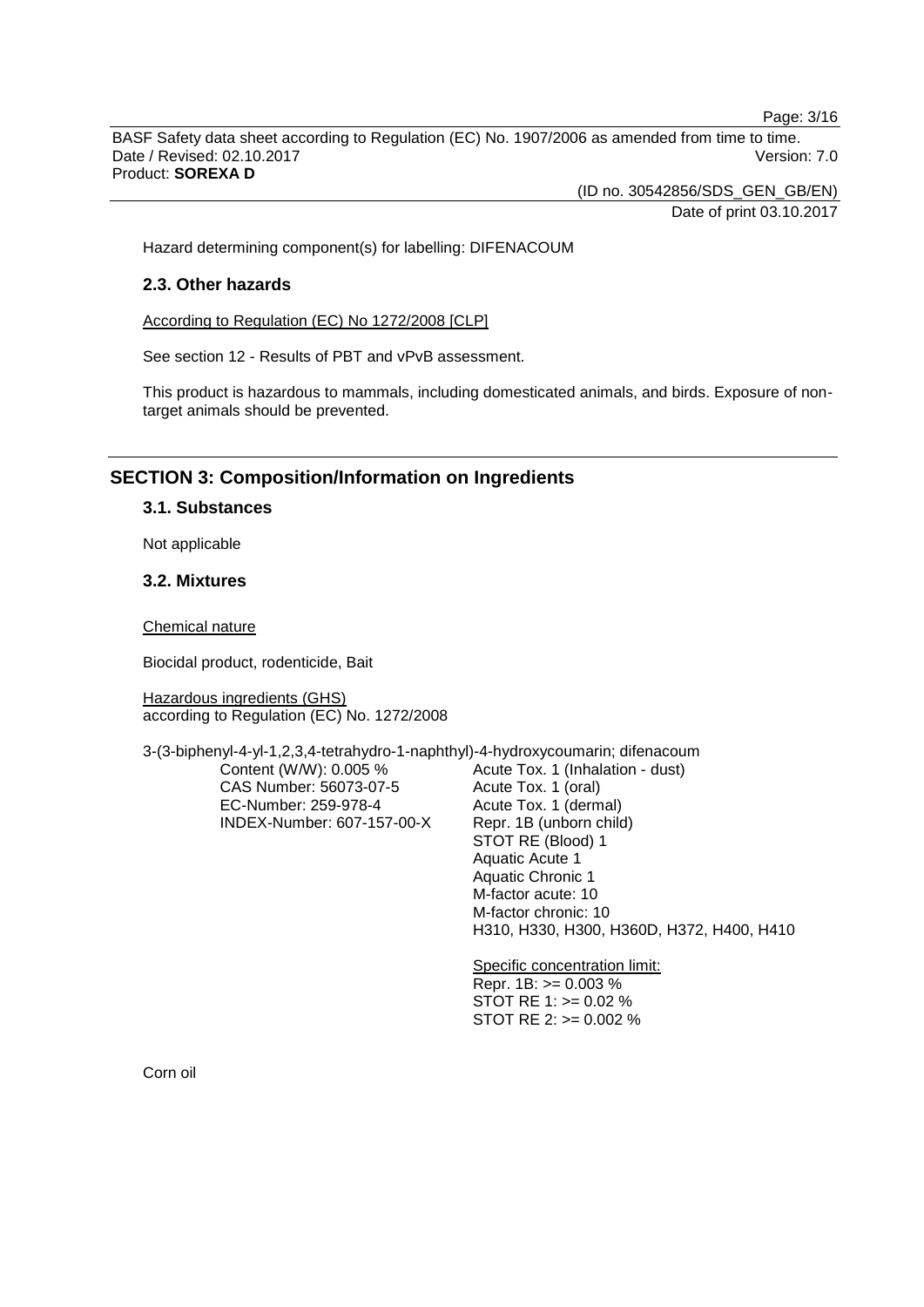Page: 4/16

BASF Safety data sheet according to Regulation (EC) No. 1907/2006 as amended from time to time. Date / Revised: 02.10.2017 Version: 7.0 Product: **SOREXA D**

(ID no. 30542856/SDS\_GEN\_GB/EN)

Date of print 03.10.2017

Content (W/W):  $< 5 \%$ CAS Number: 8001-30-7 EC-Number: 232-281-2

For the classifications not written out in full in this section, including the hazard classes and the hazard statements, the full text is listed in section 16.

## **SECTION 4: First-Aid Measures**

#### **4.1. Description of first aid measures**

First aid personnel should pay attention to their own safety. If the patient is likely to become unconscious, place and transport in stable sideways position (recovery position). Immediately remove contaminated clothing.

If inhaled: Keep patient calm, remove to fresh air, seek medical attention.

On skin contact: Immediately wash thoroughly with soap and water, seek medical attention.

On contact with eyes:

Wash affected eyes for at least 15 minutes under running water with eyelids held open.

On ingestion: Immediately rinse mouth and then drink 200-300 ml of water, seek medical attention.

## **4.2. Most important symptoms and effects, both acute and delayed**

Symptoms: coagulation disorders

Increased tendency to bleed.

In severe cases, massive bleeding from internal organs may result in circulatory shock, which could prove fatal.

The onset of symptoms is delayed for up to 4 days after uptake.

Hazards: The substance / product is an anticoagulant rodenticide with a coumarin-type mode of action.

**4.3. Indication of any immediate medical attention and special treatment needed** Treatment: Symptomatic treatment (decontamination, vital functions).

Antidote: Vitamin K1 preparation as antidote.

## **SECTION 5: Fire-Fighting Measures**

#### **5.1. Extinguishing media**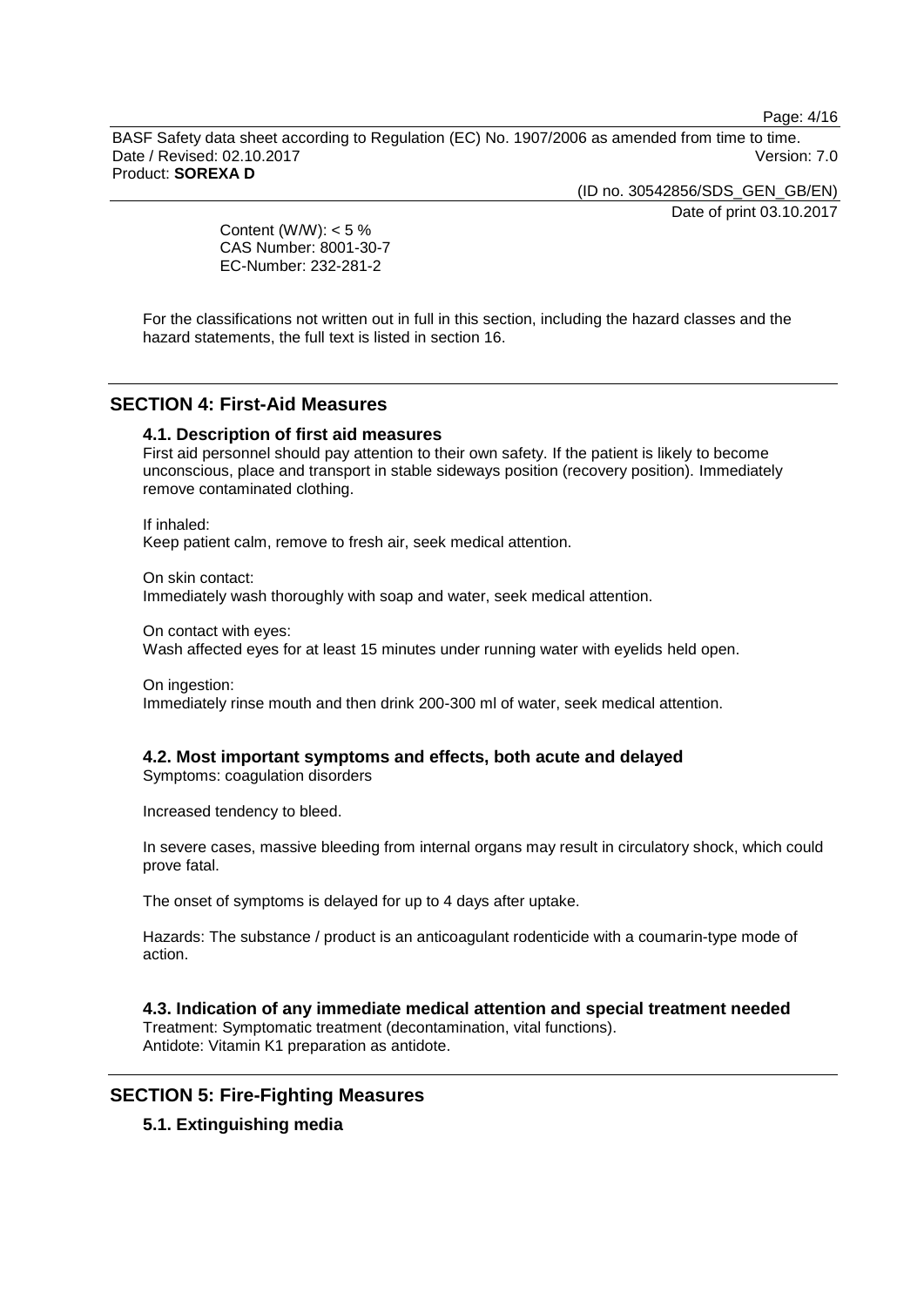Page: 5/16

BASF Safety data sheet according to Regulation (EC) No. 1907/2006 as amended from time to time. Date / Revised: 02.10.2017 **Version: 7.0** Product: **SOREXA D**

(ID no. 30542856/SDS\_GEN\_GB/EN)

Date of print 03.10.2017

Suitable extinguishing media: water spray, dry powder, foam

Unsuitable extinguishing media for safety reasons: carbon dioxide, water jet

## **5.2. Special hazards arising from the substance or mixture**

carbon monoxide, Carbon dioxide, nitrogen oxides The substances/groups of substances mentioned can be released in case of fire.

## **5.3. Advice for fire-fighters**

Special protective equipment: Wear self-contained breathing apparatus and chemical-protective clothing.

Further information:

Collect contaminated extinguishing water separately, do not allow to reach sewage or effluent systems. Dispose of fire debris and contaminated extinguishing water in accordance with official regulations. In case of fire and/or explosion do not breathe fumes. Keep containers cool by spraying with water if exposed to fire.

## **SECTION 6: Accidental Release Measures**

## **6.1. Personal precautions, protective equipment and emergency procedures**

Avoid dust formation. Use personal protective clothing. Avoid contact with the skin, eyes and clothing.

## **6.2. Environmental precautions**

Do not discharge into drains/surface waters/groundwater. Do not discharge into the subsoil/soil.

Do not allow contamination of public drains or surface or ground waters. Inform local water plc if spillage enters drains and the Environment Agency (England & Wales), the Scottish Environmental Protection Agency (Scotland), or the Environment and Heritage Service (Northern Ireland) if it enters surface or ground waters. Keep people and animals away.

## **6.3. Methods and material for containment and cleaning up**

For small amounts: Contain with dust binding material and dispose of.

For large amounts: Sweep/shovel up.

Avoid raising dust. Dispose of absorbed material in accordance with regulations. Collect waste in suitable containers, which can be labeled and sealed. Clean contaminated floors and objects thoroughly with water and detergents, observing environmental regulations. Wear suitable protective equipment.

## **6.4. Reference to other sections**

Information regarding exposure controls/personal protection and disposal considerations can be found in section 8 and 13.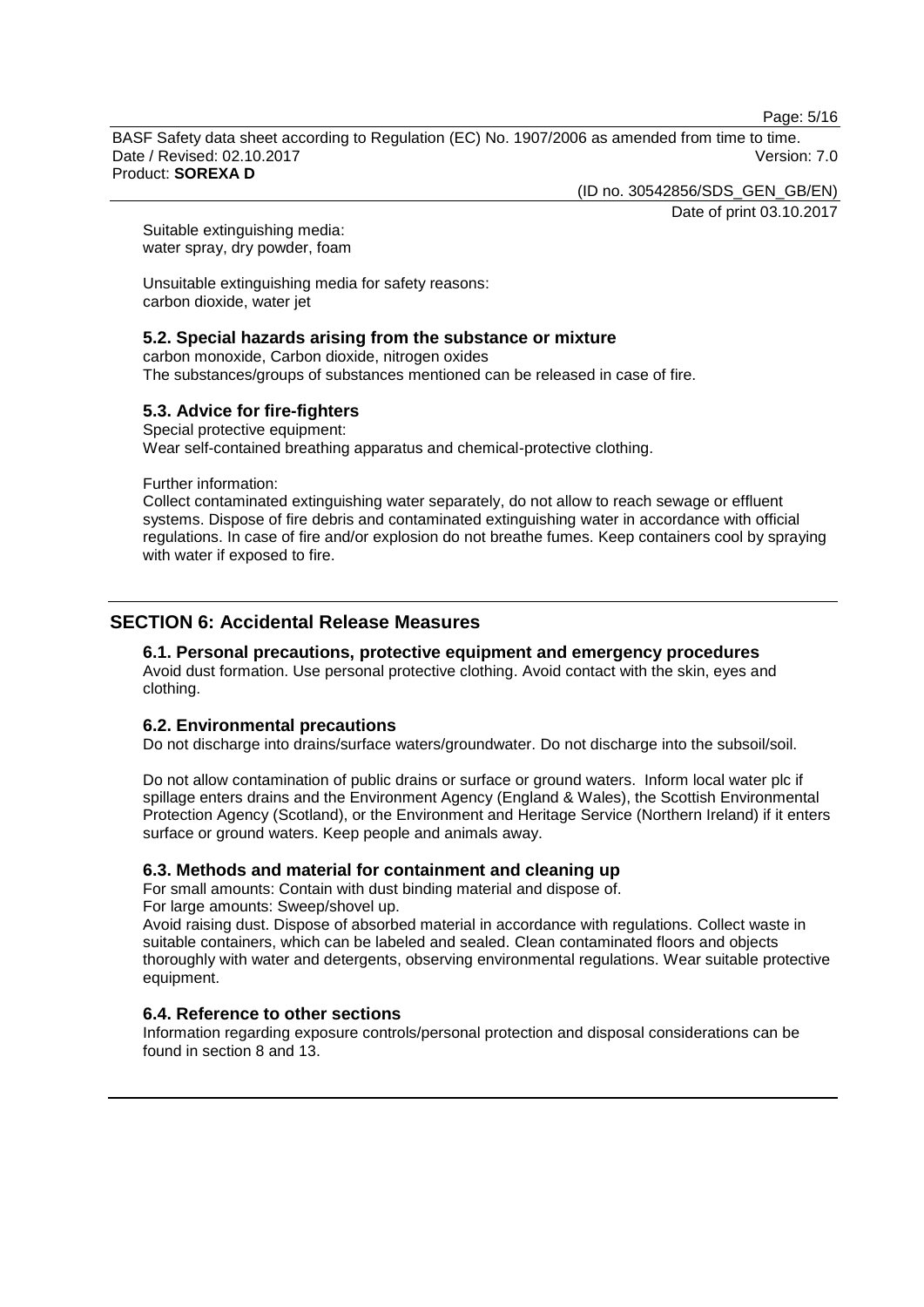Page: 6/16

BASF Safety data sheet according to Regulation (EC) No. 1907/2006 as amended from time to time. Date / Revised: 02.10.2017 **Version: 7.0** Product: **SOREXA D**

(ID no. 30542856/SDS\_GEN\_GB/EN)

Date of print 03.10.2017

## **SECTION 7: Handling and Storage**

#### **7.1. Precautions for safe handling**

No special measures necessary if stored and handled correctly. Ensure thorough ventilation of stores and work areas. When using do not eat, drink or smoke. Hands and/or face should be washed before breaks and at the end of the shift.

If dead and/or dying rats or mice are found during and after the control program, these must be cleared away immediately in order to avoid secondary poisoning phenomena. Do not apply in the open – cover bait points or use bait boxes.

#### Protection against fire and explosion:

Avoid dust formation. Dust can form an explosive mixture with air. Prevent electrostatic charge sources of ignition should be kept well clear - fire extinguishers should be kept handy.

#### **7.2. Conditions for safe storage, including any incompatibilities**

Segregate from foods and animal feeds. Odour-sensitive: Segregate from products releasing odours. Further information on storage conditions: Keep away from heat. Protect against moisture. Protect from direct sunlight.

## **7.3. Specific end use(s)**

For the relevant identified use(s) listed in Section 1 the advice mentioned in this section 7 is to be observed.

## **SECTION 8: Exposure Controls/Personal Protection**

## **8.1. Control parameters**

#### Components with occupational exposure limits

Refer to the current edition of HSE Guidance Note EH40 Occupational Exposure Limits (United Kingdom). For normal use and handling refer to the product label/leaflet. In all other cases the following apply.

No occupational exposure limits known.

## **8.2. Exposure controls**

#### Personal protective equipment

Respiratory protection:

Suitable respiratory protection for lower concentrations or short-term effect: Particle filter with high efficiency for solid and liquid particles (e.g. EN 143 or 149, Type P3 or FFP3).

#### Hand protection:

Protective gloves (EN 374) are required for the safe handling of this product and are also recommended for protection against rodent-borne diseases.

e.g. nitrile rubber (0.4 mm), chloroprene rubber (0.5 mm), polyvinylchloride (0.7 mm) and other Manufacturer's directions for use should be observed because of great diversity of types.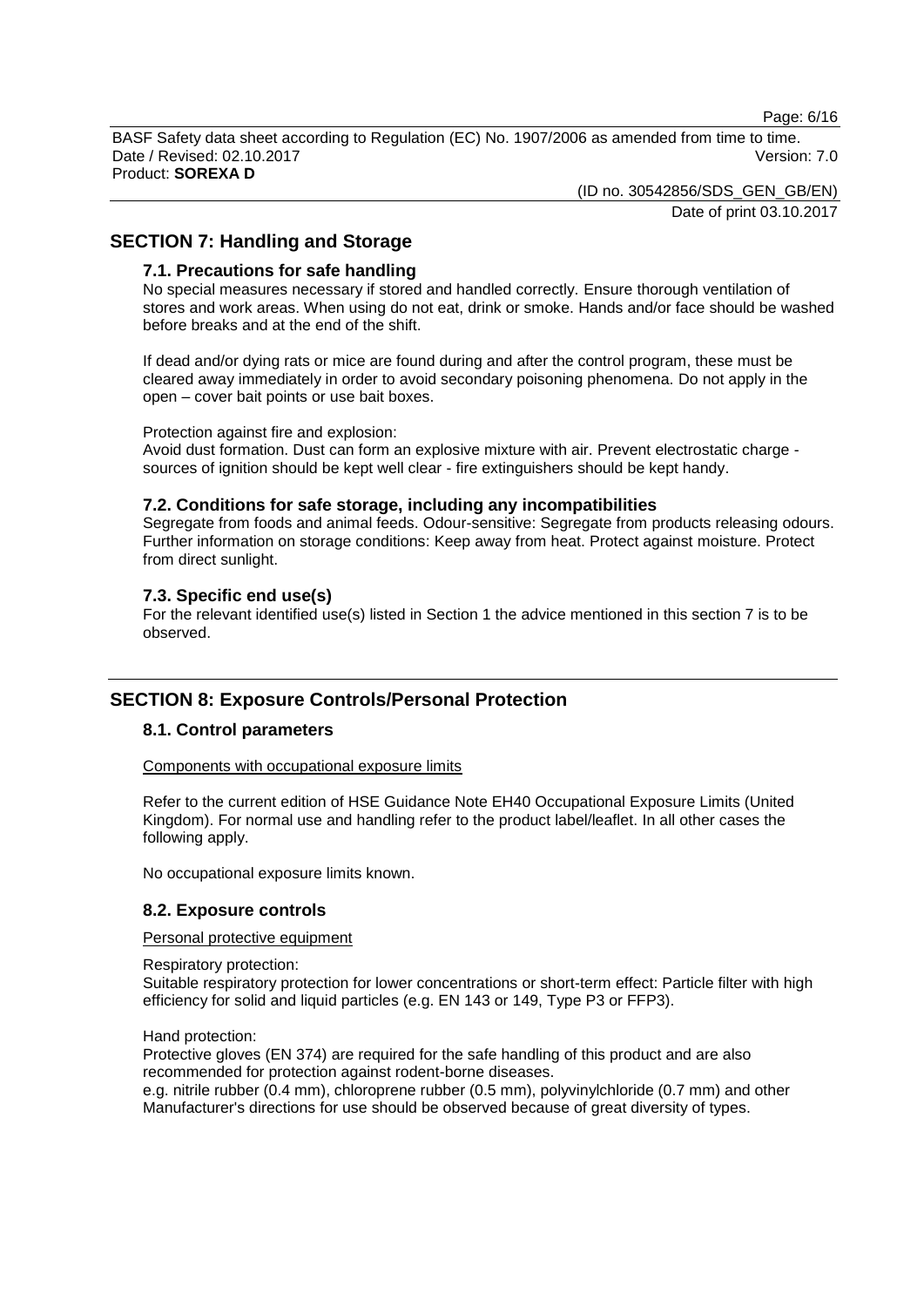Page: 7/16

BASF Safety data sheet according to Regulation (EC) No. 1907/2006 as amended from time to time. Date / Revised: 02.10.2017 Version: 7.0 Product: **SOREXA D**

(ID no. 30542856/SDS\_GEN\_GB/EN)

Date of print 03.10.2017

Eye protection:

Required when there is a risk of eye contact., Safety glasses with side-shields (frame goggles) (e.g. EN 166)

#### Body protection:

Body protection must be chosen depending on activity and possible exposure, e.g. apron, protecting boots, chemical-protection suit (according to EN 14605 in case of splashes or EN ISO 13982 in case of dust).

General safety and hygiene measures

Handle in accordance with good industrial hygiene and safety practice. Wearing of closed work clothing is recommended. Store work clothing separately. Keep away from food, drink and animal feeding stuffs.

Environmental exposure controls For information regarding environmental exposure controls, see Section 6.

## **SECTION 9: Physical and Chemical Properties**

#### **9.1. Information on basic physical and chemical properties**

| Form:<br>Colour:                        | solid, Seeds, oily<br>blue                                                                                                                                                                                            |
|-----------------------------------------|-----------------------------------------------------------------------------------------------------------------------------------------------------------------------------------------------------------------------|
| Odour:                                  | almost odourless                                                                                                                                                                                                      |
| Odour threshold:                        |                                                                                                                                                                                                                       |
|                                         | Not determined since harmful by<br>inhalation.                                                                                                                                                                        |
| pH value:                               |                                                                                                                                                                                                                       |
|                                         | not soluble, The statements are<br>based on the properties of the<br>individual components.                                                                                                                           |
| Melting point:                          |                                                                                                                                                                                                                       |
|                                         | The substance / product<br>decomposes therefore not<br>determined., Information based on<br>the main components.                                                                                                      |
| Boiling point:                          |                                                                                                                                                                                                                       |
|                                         | not applicable                                                                                                                                                                                                        |
| Flash point:                            |                                                                                                                                                                                                                       |
|                                         | Non-flammable.                                                                                                                                                                                                        |
| Evaporation rate:                       |                                                                                                                                                                                                                       |
|                                         | not applicable                                                                                                                                                                                                        |
| Flammability:<br>Lower explosion limit: | not highly flammable                                                                                                                                                                                                  |
|                                         | As a result of our experience with this<br>product and our knowledge of its<br>composition we do not expect any<br>hazard as long as the product is used<br>appropriately and in accordance with<br>the intended use. |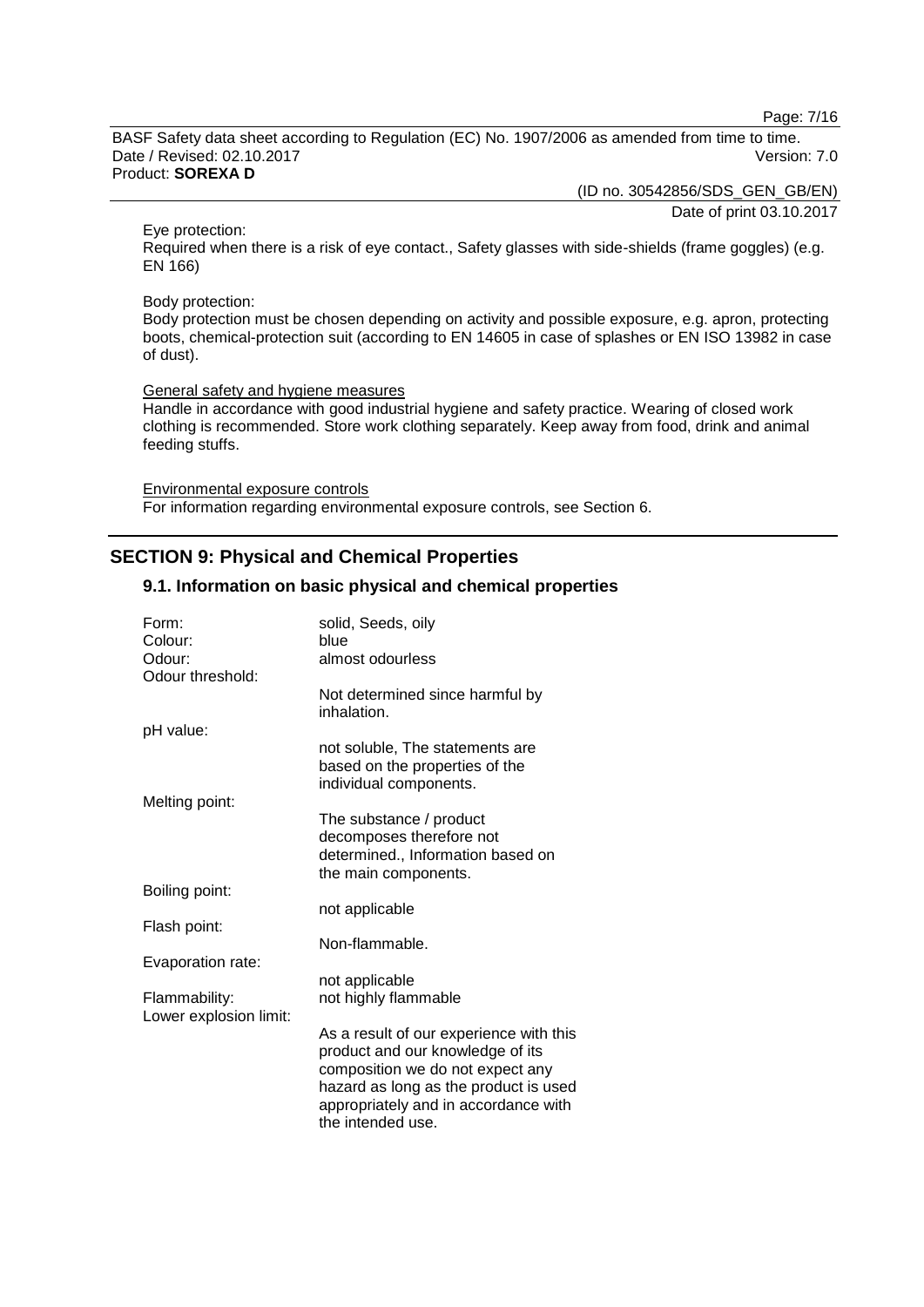Page: 8/16

BASF Safety data sheet according to Regulation (EC) No. 1907/2006 as amended from time to time. Date / Revised: 02.10.2017 Version: 7.0 Product: **SOREXA D**

(ID no. 30542856/SDS\_GEN\_GB/EN)

Date of print 03.10.2017

|                                                                        | $0.1$ PHILL 00.10.20                                                                                                                                                                                                  |
|------------------------------------------------------------------------|-----------------------------------------------------------------------------------------------------------------------------------------------------------------------------------------------------------------------|
| Upper explosion limit:                                                 | As a result of our experience with this<br>product and our knowledge of its<br>composition we do not expect any<br>hazard as long as the product is used<br>appropriately and in accordance with<br>the intended use. |
| Vapour pressure:                                                       |                                                                                                                                                                                                                       |
| Density:                                                               | The product has not been tested.<br>approx. $0.74$ g/cm3<br>(20 °C)                                                                                                                                                   |
| Relative vapour density (air):                                         |                                                                                                                                                                                                                       |
| Solubility in water:                                                   | not applicable<br>insoluble<br>Information on: 3-(3-biphenyl-4-yl-1,2,3,4-tetrahydro-1-naphthyl)-4-hydroxycoumarin; difenacoum<br>Partitioning coefficient n-octanol/water (log Kow): 7.6<br>(20 °C)                  |
| ----------------------------<br>Self ignition:                         | not determined                                                                                                                                                                                                        |
| Viscosity, dynamic:<br>Explosion hazard:<br>Fire promoting properties: | Thermal decomposition: No decomposition if stored and handled as prescribed/indicated.<br>not applicable, the product is a solid<br>not explosive<br>Based on its structural properties                               |
|                                                                        | the product is not classified as<br>oxidizing.                                                                                                                                                                        |
| 9.2. Other information                                                 |                                                                                                                                                                                                                       |
| Self heating ability:                                                  | It is not a substance capable of                                                                                                                                                                                      |

spontaneous heating.

## **SECTION 10: Stability and Reactivity**

## **10.1. Reactivity**

No hazardous reactions if stored and handled as prescribed/indicated.

#### **10.2. Chemical stability**

The product is stable if stored and handled as prescribed/indicated.

## **10.3. Possibility of hazardous reactions**

No hazardous reactions if stored and handled as prescribed/indicated.

#### **10.4. Conditions to avoid**

See MSDS section 7 - Handling and storage.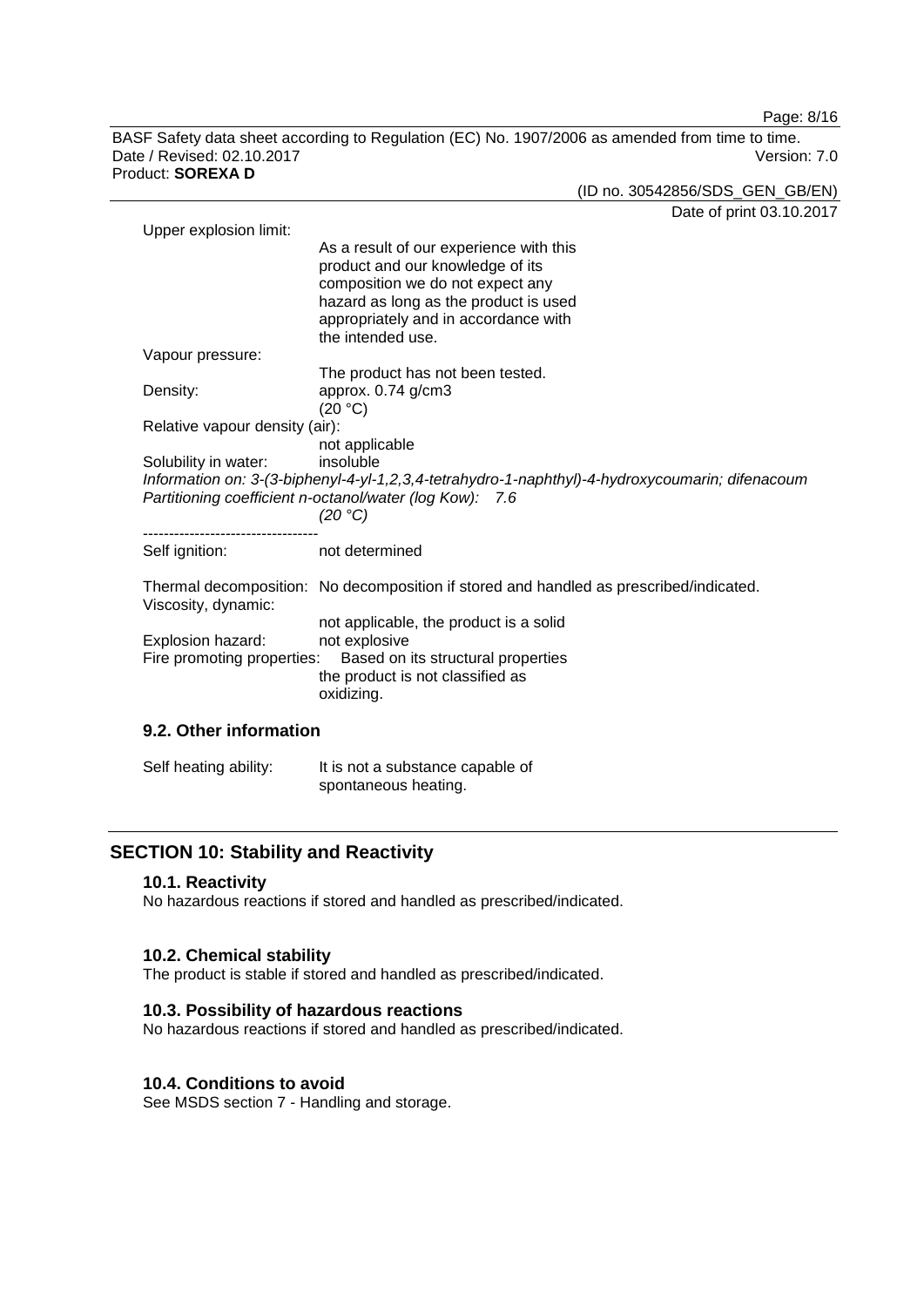Page: 9/16

BASF Safety data sheet according to Regulation (EC) No. 1907/2006 as amended from time to time. Date / Revised: 02.10.2017 Version: 7.0 Product: **SOREXA D**

(ID no. 30542856/SDS\_GEN\_GB/EN)

Date of print 03.10.2017

#### **10.5. Incompatible materials**

Substances to avoid: strong acids, strong bases, strong oxidizing agents

#### **10.6. Hazardous decomposition products**

Hazardous decomposition products: No hazardous decomposition products if stored and handled as prescribed/indicated.

## **SECTION 11: Toxicological Information**

## **11.1. Information on toxicological effects**

#### Acute toxicity

Assessment of acute toxicity: Virtually nontoxic after a single ingestion. Virtually nontoxic by inhalation. Virtually nontoxic after a single skin contact. The product has not been tested. The statement has been derived from the properties of the individual components.

Experimental/calculated data: LD50 rat (oral): 36,000 mg/kg

LC50 rat (by inhalation): 72.92 - 116.96 mg/l 4 h

LD50 rat (dermal): 1,260,000 mg/kg

#### Irritation

Assessment of irritating effects:

Not irritating to the skin. Not irritating to the eyes. The product has not been tested. The statement has been derived from the properties of the individual components.

Experimental/calculated data: Skin corrosion/irritation rabbit: non-irritant

Serious eye damage/irritation rabbit: non-irritant

Respiratory/Skin sensitization

Assessment of sensitization:

There is no evidence of a skin-sensitizing potential. The product has not been tested. The statement has been derived from the properties of the individual components.

Experimental/calculated data: guinea pig: Skin sensitizing effects were not observed in animal studies.

Germ cell mutagenicity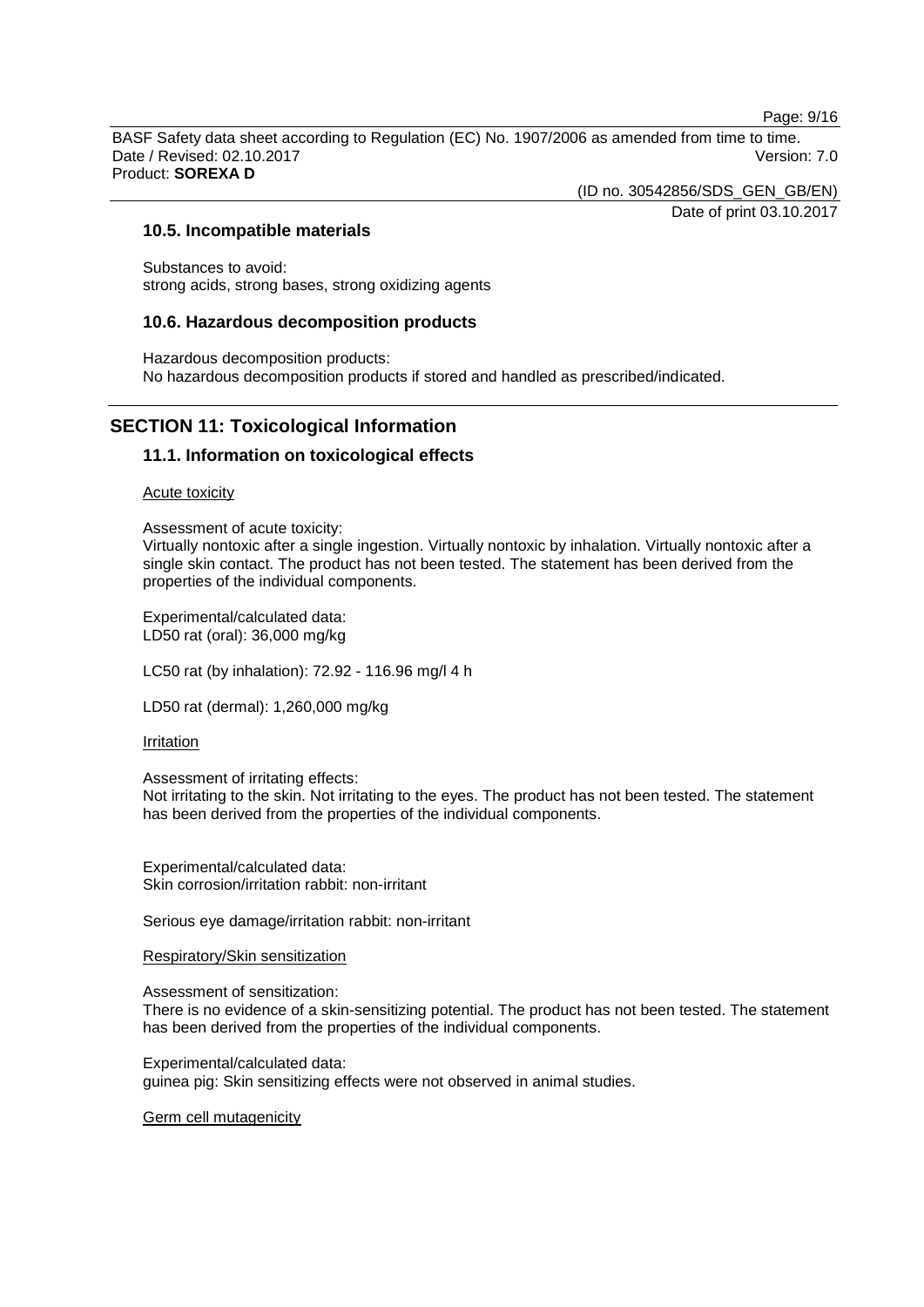Page: 10/16

BASF Safety data sheet according to Regulation (EC) No. 1907/2006 as amended from time to time. Date / Revised: 02.10.2017 **Version: 7.0** Product: **SOREXA D**

(ID no. 30542856/SDS\_GEN\_GB/EN)

Date of print 03.10.2017

#### Assessment of mutagenicity:

Mutagenicity tests revealed no genotoxic potential. The product has not been tested. The statement has been derived from the properties of the individual components.

#### **Carcinogenicity**

Assessment of carcinogenicity:

The product has not been tested. The statement has been derived from the properties of the individual components.

*Information on: Corn oil*

*Assessment of carcinogenicity: A carcinogenic potential cannot be excluded after prolonged exposure to concentrations which can cause organic toxicity.*

*The substance showed tumor-promoting activity in rodents when given at high doses in the diet after pretreatment with a carcinogenic substance.*

----------------------------------

#### Reproductive toxicity

Assessment of reproduction toxicity: The results of animal studies gave no indication of a fertility impairing effect. The product has not

been tested. The statement has been derived from the properties of the individual components.

#### Developmental toxicity

Assessment of teratogenicity: The product has not been tested. The statement has been derived from the properties of the individual components.

*Information on: 3-(3-biphenyl-4-yl-1,2,3,4-tetrahydro-1-naphthyl)-4-hydroxycoumarin; difenacoum Assessment of teratogenicity: No indications of a developmental toxic / teratogenic effect were seen in animal studies.*

*EU-classification The substance belongs to the group of anticoagulant rodenticides structurally similar to warfarin, which are collectively classified similar to warfarin.* ----------------------------------

#### Specific target organ toxicity (single exposure)

#### Assessment of STOT single:

Based on the available information there is no specific target organ toxicity to be expected after a single exposure.

Remarks: The product has not been tested. The statement has been derived from the properties of the individual components.

Repeated dose toxicity and Specific target organ toxicity (repeated exposure)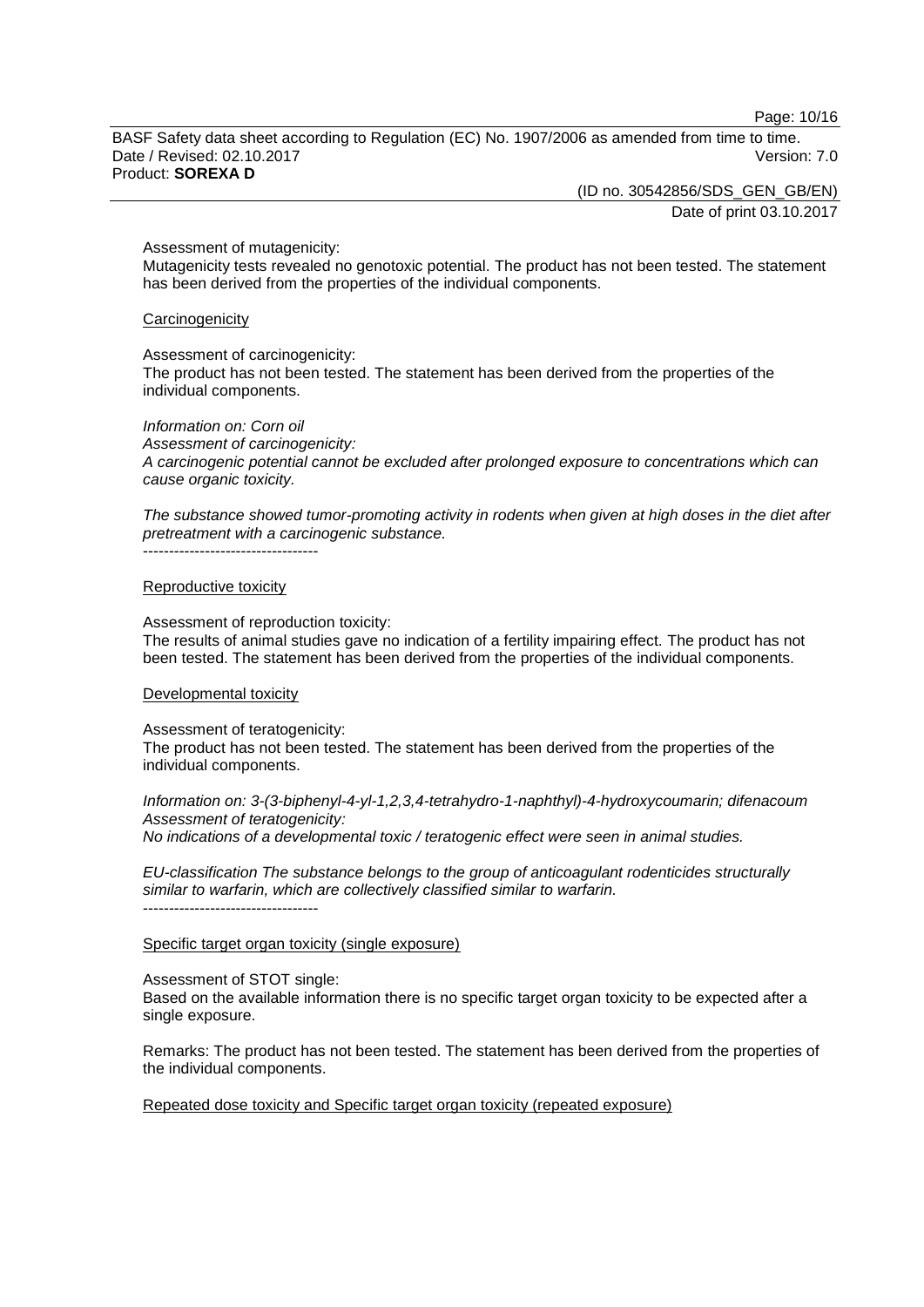Page: 11/16

BASF Safety data sheet according to Regulation (EC) No. 1907/2006 as amended from time to time. Date / Revised: 02.10.2017 Version: 7.0 Product: **SOREXA D**

(ID no. 30542856/SDS\_GEN\_GB/EN)

Date of print 03.10.2017

Assessment of repeated dose toxicity:

The product has not been tested. The statement has been derived from the properties of the individual components.

*Information on: 3-(3-biphenyl-4-yl-1,2,3,4-tetrahydro-1-naphthyl)-4-hydroxycoumarin; difenacoum Assessment of repeated dose toxicity: Repeated exposure to small quantities may affect certain organs. Damages the coagulation system.*

*Information on: Corn oil Assessment of repeated dose toxicity: Repeated exposure to large quantities may affect certain organs.*

*No adverse effects were observed after repeated inhalative exposure in animal studies.* ----------------------------------

#### Aspiration hazard

No aspiration hazard expected. The product has not been tested. The statement has been derived from the properties of the individual components.

Other relevant toxicity information

Misuse can be harmful to health.

## **SECTION 12: Ecological Information**

## **12.1. Toxicity**

Assessment of aquatic toxicity:

There is a high probability that the product is not acutely harmful to aquatic organisms. The product has not been tested. The statement has been derived from the properties of the individual components.

*Information on: 3-(3-biphenyl-4-yl-1,2,3,4-tetrahydro-1-naphthyl)-4-hydroxycoumarin; difenacoum Toxicity to fish: LC50 (96 h) 0.064 mg/l, Oncorhynchus mykiss (Directive 92/69/EEC, C.1)* ----------------------------------

*Information on: 3-(3-biphenyl-4-yl-1,2,3,4-tetrahydro-1-naphthyl)-4-hydroxycoumarin; difenacoum Aquatic invertebrates: EC50 (48 h) 0.52 mg/l, Daphnia magna (Directive 92/69/EEC, C.2)* ----------------------------------

*Information on: 3-(3-biphenyl-4-yl-1,2,3,4-tetrahydro-1-naphthyl)-4-hydroxycoumarin; difenacoum Aquatic plants: EC50 (72 h) 0.8 mg/l (growth rate), Selenastrum capricornutum (Guideline 92/69/EEC, C.3)*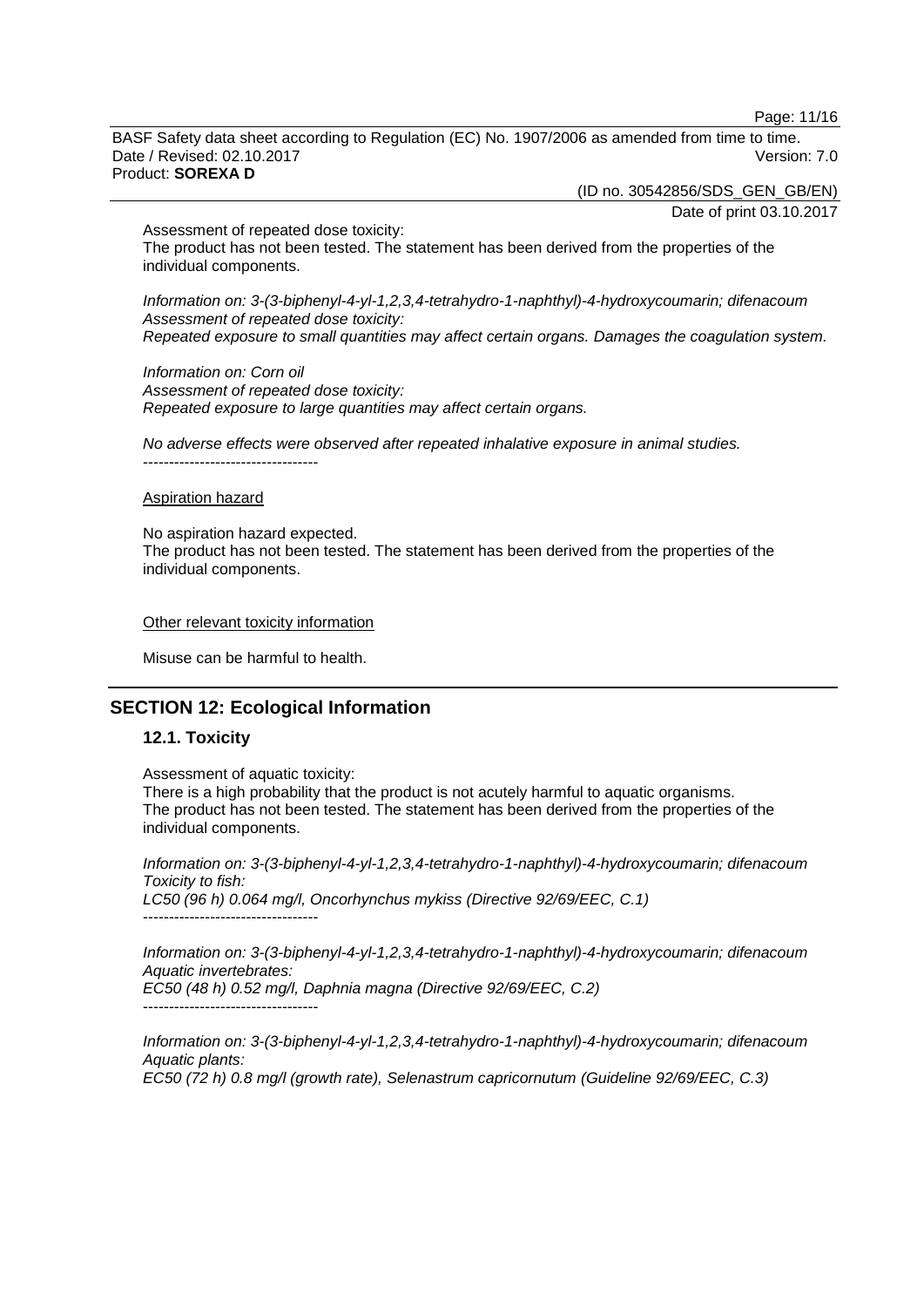Page: 12/16

BASF Safety data sheet according to Regulation (EC) No. 1907/2006 as amended from time to time. Date / Revised: 02.10.2017 **Version: 7.0** Product: **SOREXA D**

(ID no. 30542856/SDS\_GEN\_GB/EN)

Date of print 03.10.2017

*No observed effect concentration (72 h) 0.25 mg/l (growth rate), Pseudokirchneriella subcapitata (Guideline 92/69/EEC, C.3)*

----------------------------------

Assessment of terrestrial toxicity: Hazardous to birds and mammals.

## **12.2. Persistence and degradability**

Assessment biodegradation and elimination (H2O): The product has not been tested. The statement has been derived from the properties of the individual components.

*Information on: 3-(3-biphenyl-4-yl-1,2,3,4-tetrahydro-1-naphthyl)-4-hydroxycoumarin; difenacoum Assessment biodegradation and elimination (H2O): Not readily biodegradable (by OECD criteria).* ----------------------------------

**12.3. Bioaccumulative potential**

Assessment bioaccumulation potential: The product has not been tested. The statement has been derived from the properties of the individual components.

*Information on: 3-(3-biphenyl-4-yl-1,2,3,4-tetrahydro-1-naphthyl)-4-hydroxycoumarin; difenacoum Assessment bioaccumulation potential: Because of the n-octanol/water distribution coefficient (log Pow) accumulation in organisms is possible.*

----------------------------------

## **12.4. Mobility in soil**

Assessment transport between environmental compartments: Adsorption in soil: The product has not been tested. The statement has been derived from the properties of the individual components.

*Information on: 3-(3-biphenyl-4-yl-1,2,3,4-tetrahydro-1-naphthyl)-4-hydroxycoumarin; difenacoum Assessment transport between environmental compartments: Adsorption in soil: Following exposure to soil, adsorption to solid soil particles is probable, therefore contamination of groundwater is not expected.*  $-$ 

## **12.5. Results of PBT and vPvB assessment**

The product contains a potential PBT substance.

The product contains a potential vPvB substance.

*Information on: 3-(3-biphenyl-4-yl-1,2,3,4-tetrahydro-1-naphthyl)-4-hydroxycoumarin; difenacoum* Fulfills the criteria for PBT and vPvB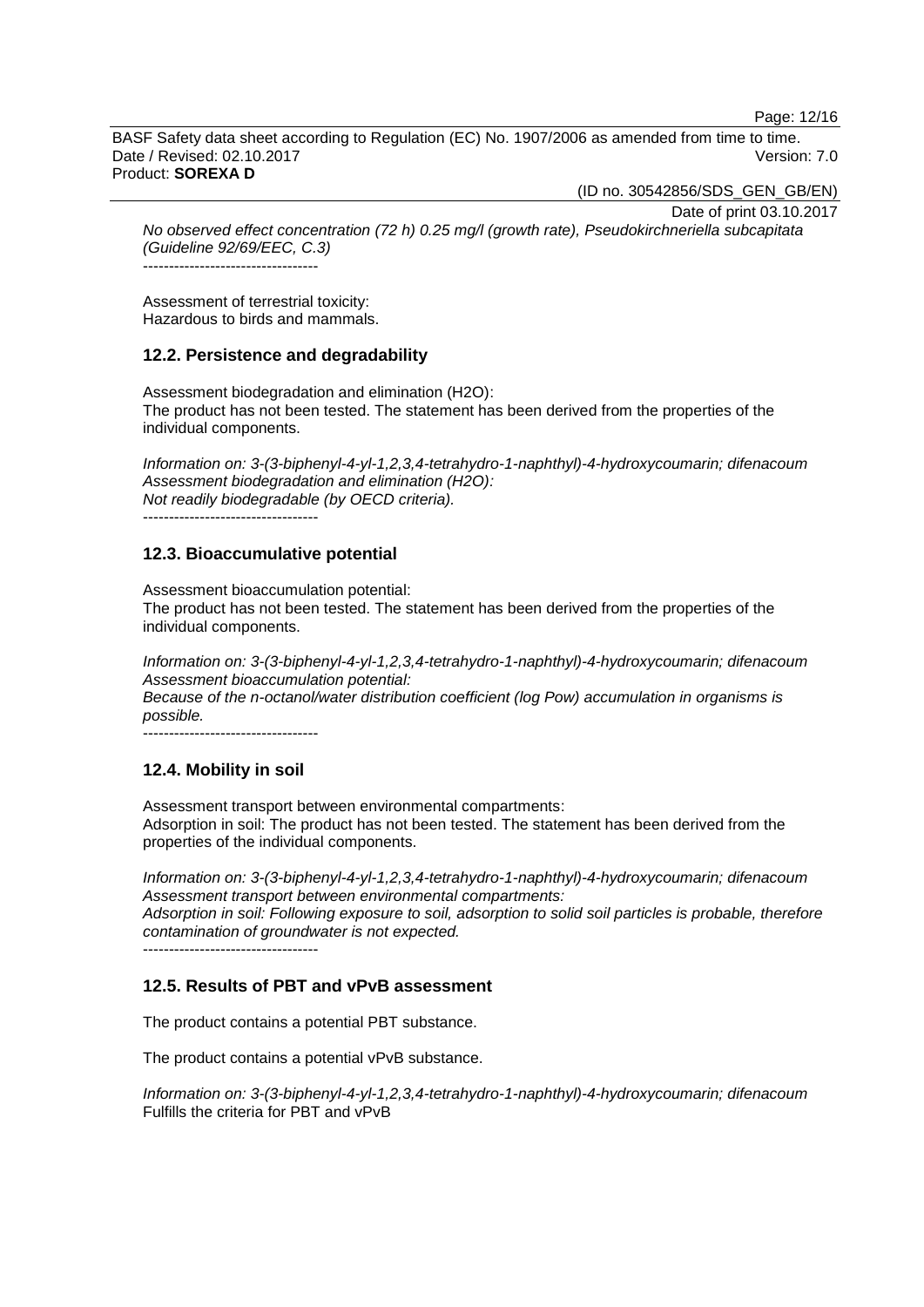Page: 13/16

BASF Safety data sheet according to Regulation (EC) No. 1907/2006 as amended from time to time. Date / Revised: 02.10.2017 Version: 7.0 Product: **SOREXA D**

> (ID no. 30542856/SDS\_GEN\_GB/EN) Date of print 03.10.2017

#### **12.6. Other adverse effects**

*----------------------------------*

The product does not contain substances that are listed in Regulation (EC) 1005/2009 on substances that deplete the ozone layer.

#### **12.7. Additional information**

Other ecotoxicological advice: Must not be discharged into the environment.

## **SECTION 13: Disposal Considerations**

#### **13.1. Waste treatment methods**

Must be disposed of or incinerated in accordance with local regulations.

The UK Environmental Protection (Duty of Care) Regulations (EP) and amendments should be noted (United Kingdom).

This product and any uncleaned containers must be disposed of as hazardous waste in accordance with the 2005 Hazardous Waste Regulations and amendments (United Kingdom)

Contaminated packaging:

Contaminated packaging should be emptied as far as possible and disposed of in the same manner as the substance/product.

Not classified as a dangerous good under transport regulations

## **SECTION 14: Transport Information**

#### **Land transport**

ADR

| UN number:<br>UN proper shipping name: | <u>Hot placemed as a dangerous good ander transport regulations</u><br>Not applicable<br>Not applicable |
|----------------------------------------|---------------------------------------------------------------------------------------------------------|
| Transport hazard class(es):            | Not applicable                                                                                          |
| Packing group:                         | Not applicable                                                                                          |
| Environmental hazards:                 | Not applicable                                                                                          |
| Special precautions for<br>user        | None known                                                                                              |
| <b>RID</b>                             |                                                                                                         |
| UN number:<br>UN proper shipping name: | Not classified as a dangerous good under transport regulations<br>Not applicable<br>Not applicable      |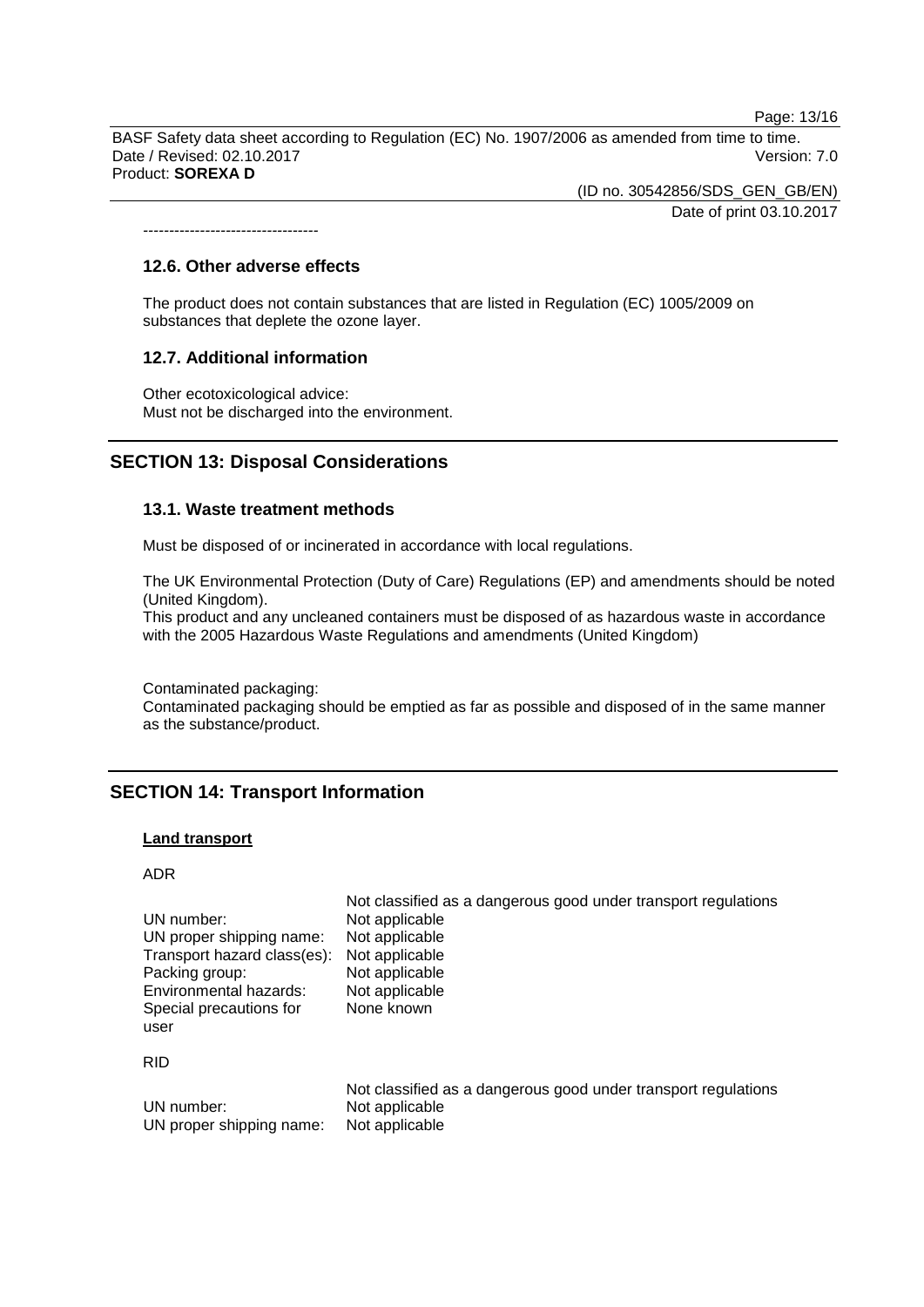Page: 14/16

BASF Safety data sheet according to Regulation (EC) No. 1907/2006 as amended from time to time. Date / Revised: 02.10.2017 **Version: 7.0** Product: **SOREXA D**

(ID no. 30542856/SDS\_GEN\_GB/EN)

Date of print 03.10.2017

| Transport hazard class(es): | Not applicable |
|-----------------------------|----------------|
| Packing group:              | Not applicable |
| Environmental hazards:      | Not applicable |
| Special precautions for     | None known     |
| user                        |                |
|                             |                |

#### **Inland waterway transport** ADN

|                             | Not classified as a dangerous good under transport regulations |
|-----------------------------|----------------------------------------------------------------|
| UN number:                  | Not applicable                                                 |
| UN proper shipping name:    | Not applicable                                                 |
| Transport hazard class(es): | Not applicable                                                 |
| Packing group:              | Not applicable                                                 |
| Environmental hazards:      | Not applicable                                                 |
| Special precautions for     | None known                                                     |
| user:                       |                                                                |

Transport in inland waterway vessel Not evaluated

#### **Sea transport**

## IMDG

|                             | Not classified as a dangerous good under transport regulations |
|-----------------------------|----------------------------------------------------------------|
| UN number:                  | Not applicable                                                 |
| UN proper shipping name:    | Not applicable                                                 |
| Transport hazard class(es): | Not applicable                                                 |
| Packing group:              | Not applicable                                                 |
| Environmental hazards:      | Not applicable                                                 |
| Special precautions for     | None known                                                     |
| user                        |                                                                |

## **Air transport**

## IATA/ICAO

|                                            | Not classified as a dangerous good under transport regulations |
|--------------------------------------------|----------------------------------------------------------------|
| UN number:                                 | Not applicable                                                 |
| UN proper shipping name:                   | Not applicable                                                 |
| Transport hazard class(es): Not applicable |                                                                |
| Packing group:                             | Not applicable                                                 |
| Environmental hazards:                     | Not applicable                                                 |
| Special precautions for                    | None known                                                     |
| user                                       |                                                                |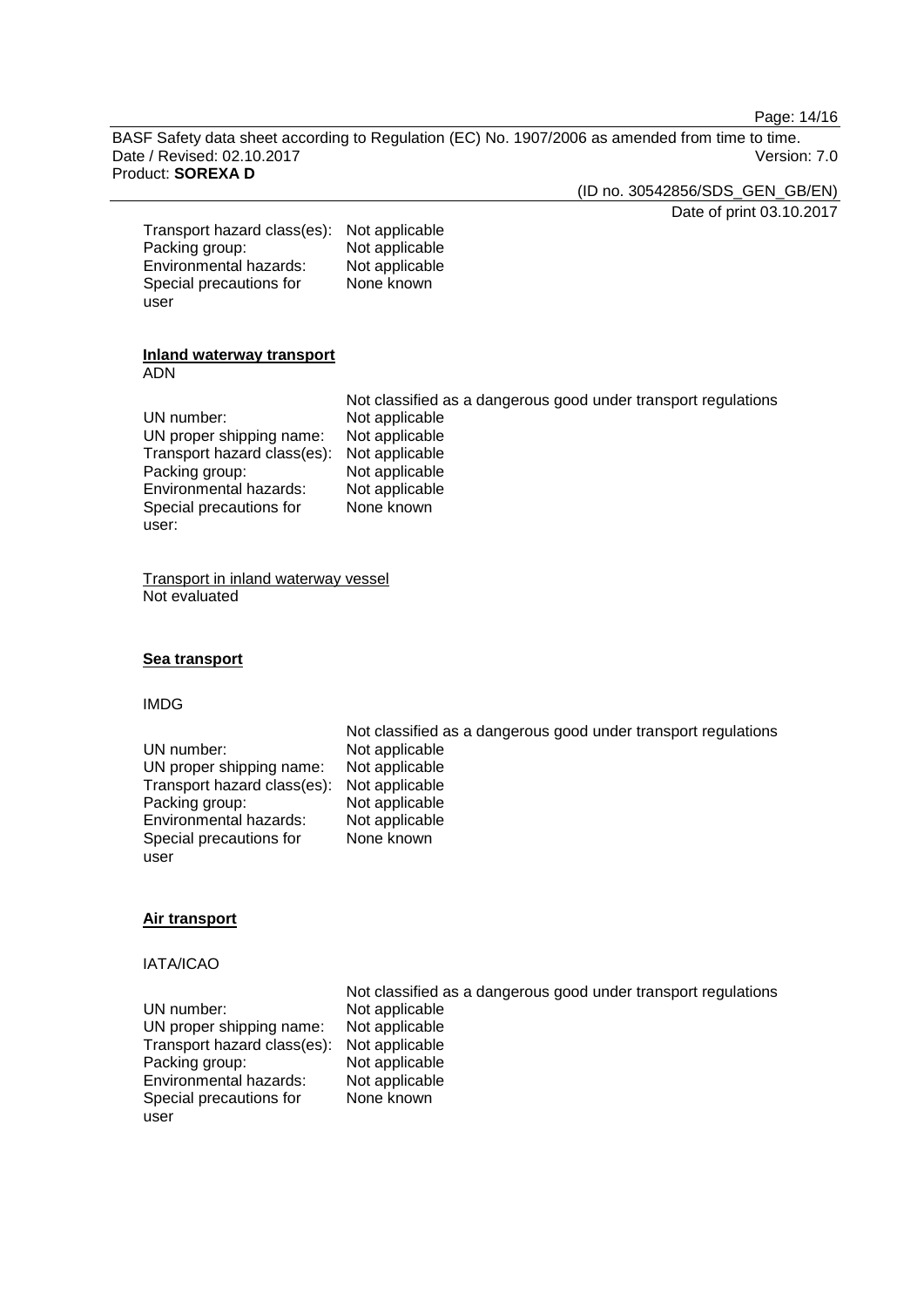Page: 15/16

BASF Safety data sheet according to Regulation (EC) No. 1907/2006 as amended from time to time. Date / Revised: 02.10.2017 Version: 7.0 Product: **SOREXA D**

> (ID no. 30542856/SDS\_GEN\_GB/EN) Date of print 03.10.2017

## **14.1. UN number**

See corresponding entries for "UN number" for the respective regulations in the tables above.

#### **14.2. UN proper shipping name**

See corresponding entries for "UN proper shipping name" for the respective regulations in the tables above.

#### **14.3. Transport hazard class(es)**

See corresponding entries for "Transport hazard class(es)" for the respective regulations in the tables above.

#### **14.4. Packing group**

See corresponding entries for "Packing group" for the respective regulations in the tables above.

#### **14.5. Environmental hazards**

See corresponding entries for "Environmental hazards" for the respective regulations in the tables above.

#### **14.6. Special precautions for user**

See corresponding entries for "Special precautions for user" for the respective regulations in the tables above.

## **14.7. Transport in bulk according to Annex II of MARPOL and the IBC Code**

| Regulation:         | Not evaluated |
|---------------------|---------------|
| Shipment approved:  | Not evaluated |
| Pollution name:     | Not evaluated |
| Pollution category: | Not evaluated |
| Ship Type:          | Not evaluated |

## **SECTION 15: Regulatory Information**

## **15.1. Safety, health and environmental regulations/legislation specific for the substance or mixture**

Prohibitions, Restrictions and Authorizations

Annex XVII of Regulation (EC) No 1907/2006: Number on List: 30

Biocidal Products Regulation 528/2012/EU

The data should be considered when making any assessment under the Control of Substances Hazardous to Health Regulations (COSHH), and related guidance, for example, 'COSHH Essentials' (United Kingdom).

#### **15.2. Chemical Safety Assessment**